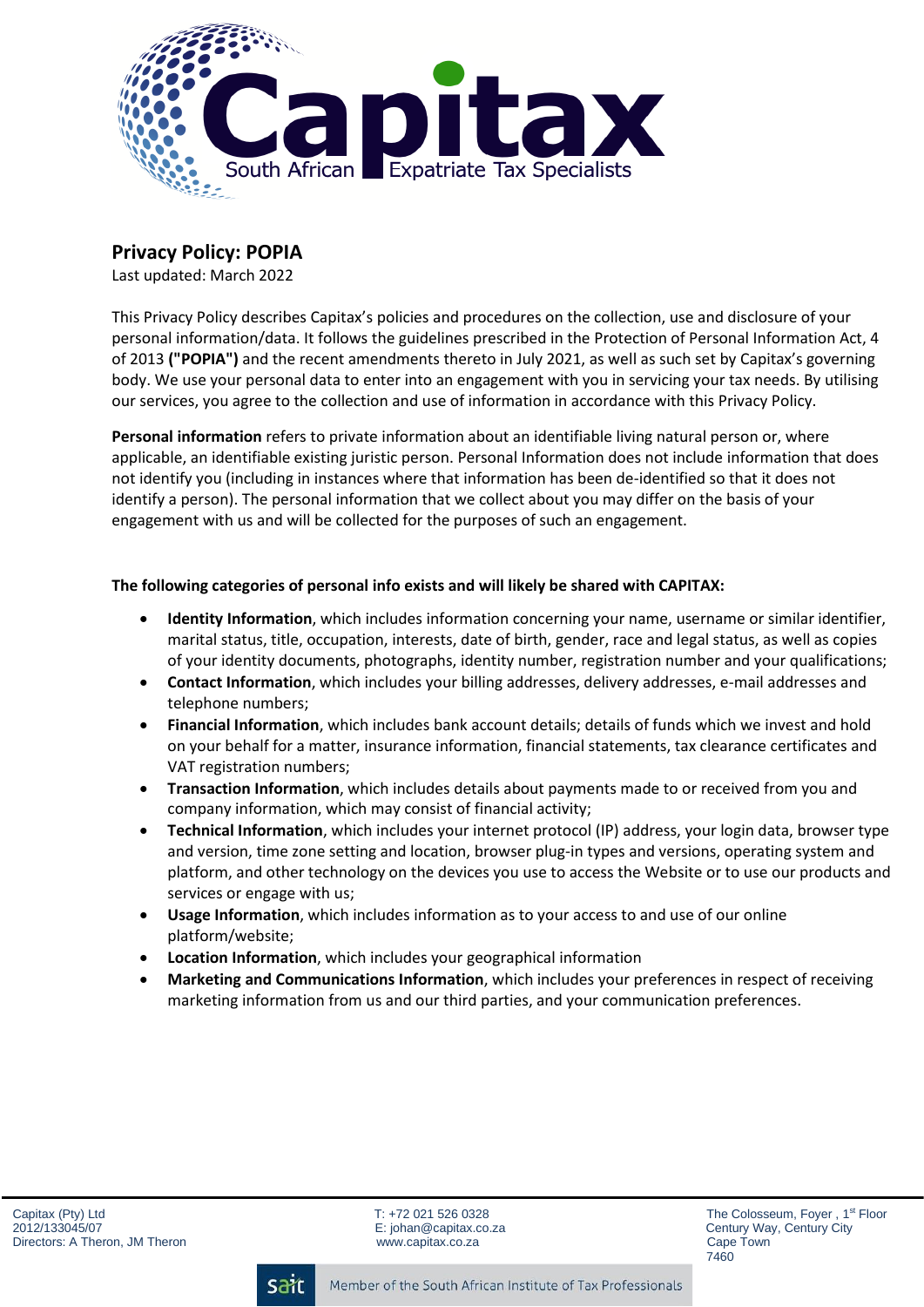#### **You agree and give permission for us to share your personal information under the following circumstances:**

- with Capitax employees, suppliers, consultants, contractors, affiliates and/or if and to the extent that they require your personal data in the provision of services for or to us, which include know-how and research, pitching to other clients to obtain further instructions; reporting purposes (e.g. the South African Revenue Service); hosting, development and administration, technical support and other support services.
- to enable us to enforce or apply our Terms and/or any Agreement you have with us;
- to enable us to monitor web traffic: web servers serving the website automatically collect information about pages you visit. This information is used for internal review, to tailor information to individual visitors and for traffic audits;
- to protect our rights, property or safety or that of our clients, employees, contractors, suppliers, agents and any other third party;
- we may share or transfer your personal information in connection with, or during negotiations of, any merger, sale of company assets, financing, or acquisition of all or a portion of our business to another company
- with governmental agencies and other regulatory or self-regulatory bodies in good faith, if required to do so by law or when we reasonably believe that such action is necessary to comply with the law or with any legal process;
- we may disclose your personal information for any other purpose with your consent.

In short, we will not intentionally disclose your personal Information, whether for commercial gain or otherwise, other than with your permission, as permitted by applicable law or in the manner as set out in this Privacy Policy.

#### **Storage, transfer and retention of your Personal Data**

We store your Personal Information:

- at our premises, in the form of hard copies;
- at the premises of third party service providers such as document storage service providers;
- our servers; and / or
- on the servers of our third party service providers, such as IT systems or hosting service providers.

We will retain your personal data for a period of five years, in accordance with our legal obligations as registered tax practitioners.

Your information is processed at the Capitax's operating offices and in any other places where the parties involved in the processing are located. It means that this information may be transferred to — and maintained on — computers located outside of your country of work/residence, where the data protection laws may differ than those from your jurisdiction.

Your consent to this Privacy Policy by way of your submission of such information represents your agreement to that transfer.

Capitax will take all steps reasonably necessary to ensure that your data is treated securely: received, stored and transferred. No transfer of your personal info will take place to an organisation or a country unless there are adequate controls in place safeguarding your personal information.

#### **Security of your Personal Data**

The security of your personal info is important to us, but it is important to note that that no method of transmission over the Internet, or method of electronic storage is 100% secure. While we strive to use commercially acceptable means to protect your personal info, we cannot guarantee its absolute security.